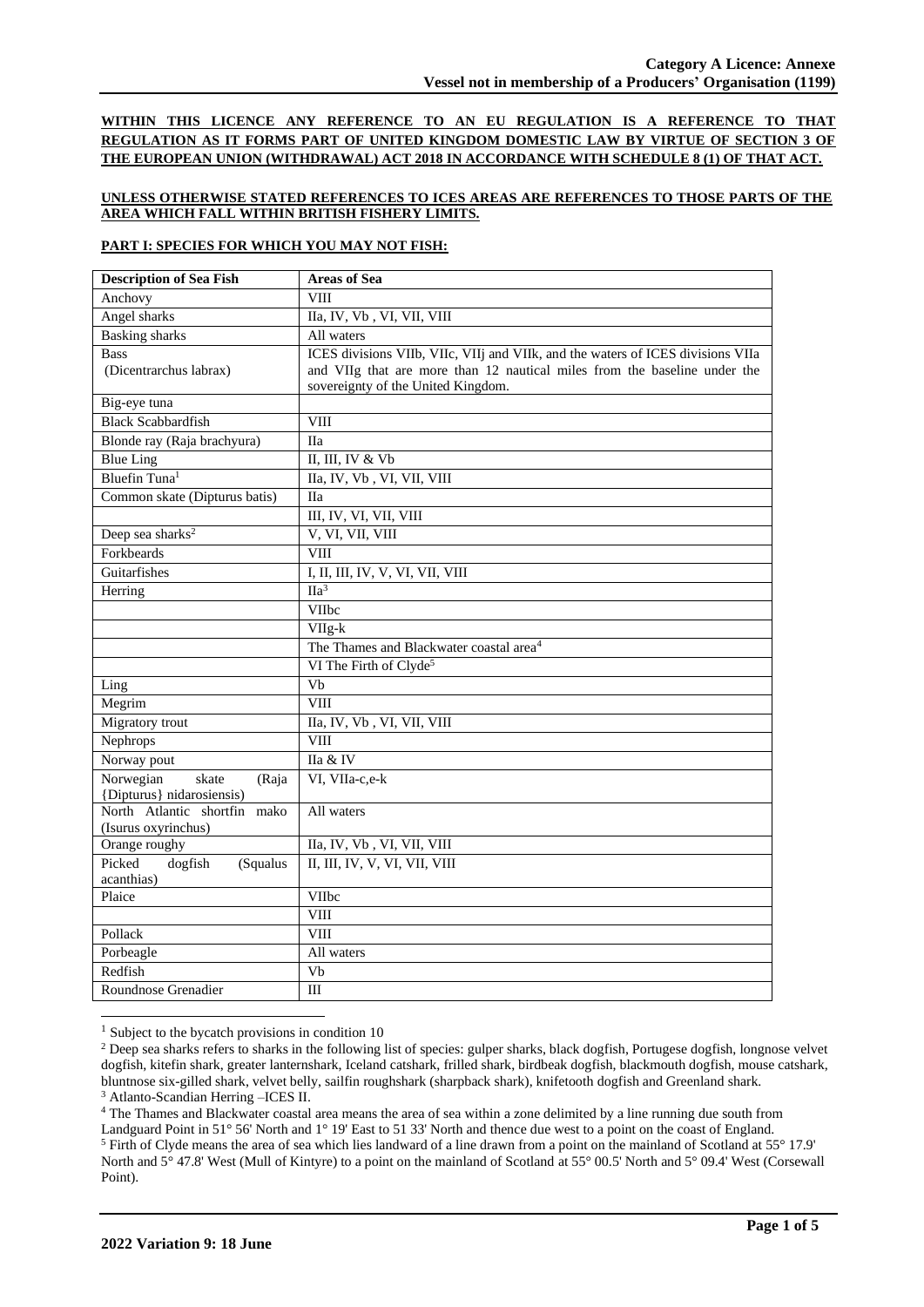| Salmon                                                 | IIa, IV, Vb, VI, VII, VIII                   |
|--------------------------------------------------------|----------------------------------------------|
| Sandeels                                               | Scottish Inshore Waters <sup>6</sup>         |
| <b>Skates and Rays</b>                                 | VIII                                         |
| Small-eyed<br>(Raja<br>ray<br>microocellata)           | IIa, IV, VIa, VIb, VIIa-c, VIIe and VIIh-k   |
| <b>Smooth</b><br>lanternshark<br>(Etmopterus pusillus) | IIa, IV                                      |
|                                                        | I, V, VI, VII, VIII                          |
| Sole                                                   | <b>VIIbc</b>                                 |
|                                                        | <b>VIII</b>                                  |
| Starry Ray (Amblyraja radiata)                         | IIa, IIIa, IV, VIId                          |
| Thornback ray (Raja clavata)                           | Шa                                           |
| Tope shark (Galeorhinus galeus)                        | When taken with longlines in IIa, IV; and in |
|                                                        | I, V, VI, VII, VIII                          |
| Undulate Ray (Raja undulata)                           | VI                                           |
| White sharks                                           | IIa, IV, Vb, VI, VII, VIII                   |
| White Skate (Rostroraja alba)                          | VI, VII, VIII                                |
| Whiting                                                | VIII                                         |

# **SPECIES FOR WHICH YOU MAY NOT FISH CONTINUED**

| <b>SPECIES</b> | <b>SEA AREAS</b>                                                              |
|----------------|-------------------------------------------------------------------------------|
| Herring        | Vb, VIb and VIaN <sup>7</sup>                                                 |
| Mackerel       | IVa Flexibility box <sup>8</sup> (Seasonal closure 15th February – 31st July) |
| Sandeels       | IIa & IV (including all management areas)                                     |

# **PART II: QUOTA LIMITATIONS OF TAC STOCKS**

#### **LICENCE HOLDERS ARE REMINDED THAT QUOTA LIMITS ARE IN LIVE WEIGHT.**

For the conversion factors that apply see the bottom of this Annexe.

| <b>TAC SPECIES</b> | <b>SEA AREA</b>      | <b>OUOTA LIMIT/MONTH (UNLESS</b><br><b>OTHERWISE STATED)</b> |
|--------------------|----------------------|--------------------------------------------------------------|
| Anglerfish         | IIa, IV              | 0.8 tonnes                                                   |
|                    | VII                  | 6.5 tonnes                                                   |
|                    | Vb, VI               | $0.5$ tonnes                                                 |
| <b>Blue Ling</b>   | IIa & IV             | 0.1 tonnes per trip                                          |
| Cod                | IIa, IV              | 1.2 tonnes                                                   |
|                    | VIIa                 | $0.05$ tonnes                                                |
|                    | VIIb-c, VIIe-k, VIII | 0.2 tonnes (Strictly bycatch only)                           |
|                    | VIId                 | 1 tonne                                                      |

<sup>&</sup>lt;sup>6</sup> "Scottish inshore waters" means the sea adjacent to the coast of Scotland and to the landward of a limit of 6 nautical miles from the baseline from which the territorial sea is measured, up to the mean high water mark of ordinary spring tides.

<sup>&</sup>lt;sup>7</sup> Reference is to the herring stock in the part of ICES zone VIa which lies east of the meridian of longitude  $7^{\circ}$ W and north of the parallel of latitude 55°N, or west of the meridian of longitude 7°W and north of the parallel of latitude 56°N, excluding the Clyde. <sup>8</sup> Mackerel caught in ICES Division IVa in the periods between 1 August and 15 February shall be recorded against the Western mackerel quota. All other catches of mackerel in ICES Division IVa shall be recorded against the North Sea mackerel quota and shall be subject to any quota limitations set out at **Part II** of this **Annex**.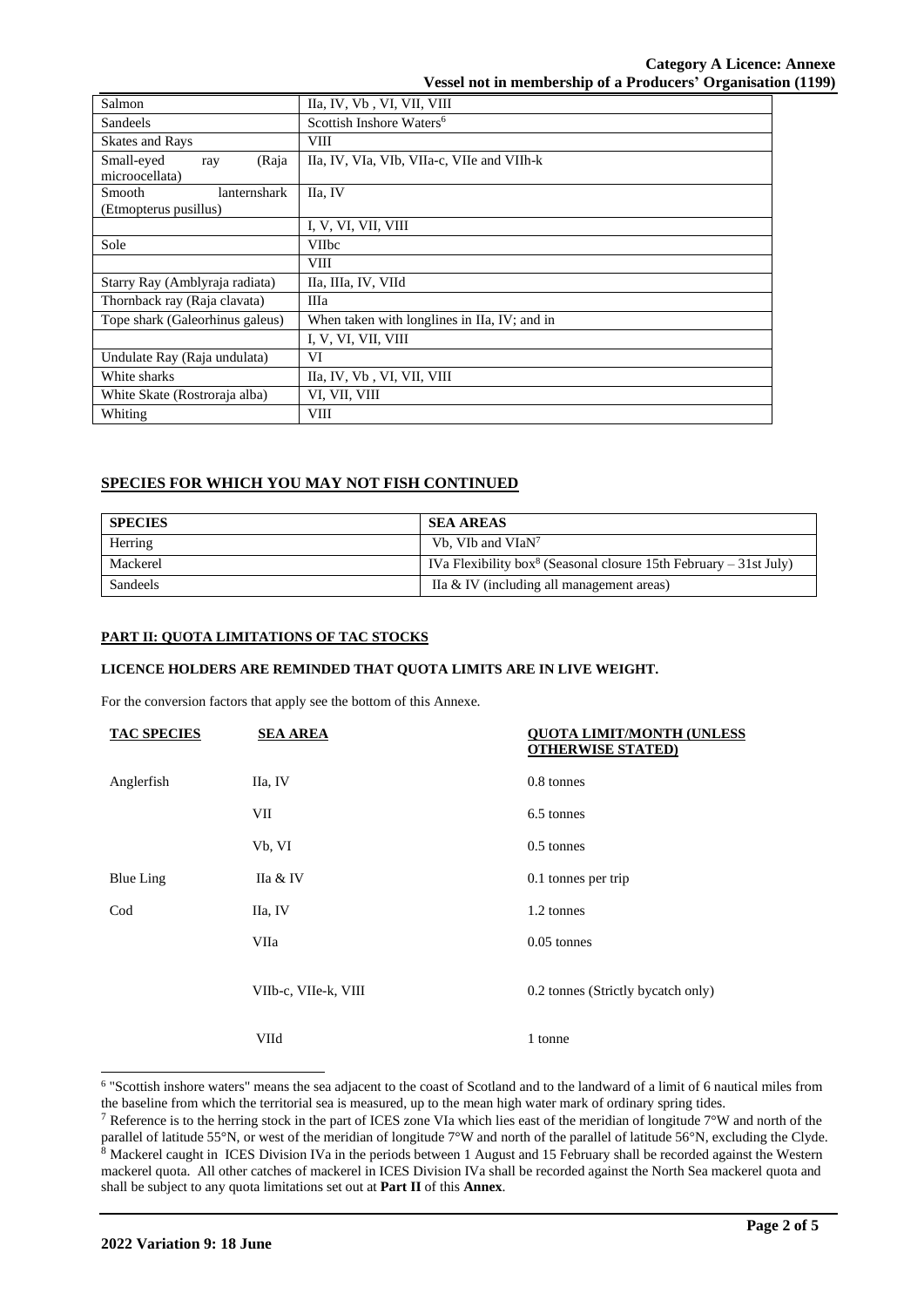| Greater Silver Smelt | IIa, IV                       | 0.1 tonnes per trip                                                                     |
|----------------------|-------------------------------|-----------------------------------------------------------------------------------------|
|                      | Vb, VI, VII                   | 1 tonne per trip                                                                        |
| Haddock              | IIa, IV                       | 1 tonne                                                                                 |
|                      | Vb, VIa                       | 0.2 tonnes                                                                              |
|                      | VIb                           | 0.2 tonnes                                                                              |
|                      | VIIa                          | 1 tonne                                                                                 |
|                      | VIIb-k, VIII                  | 2 tonnes                                                                                |
| Hake                 | IIa, IV                       | 1.5 tonnes                                                                              |
|                      | Vb, VI, VII                   | 10 tonnes                                                                               |
| Lemon sole/Witches   | IIa, IV                       | 2 tonnes                                                                                |
| Ling                 | IIa                           | 0.1 tonne per trip                                                                      |
|                      | IV                            | 0.2 tonnes                                                                              |
|                      | VI, VII, VIII                 | 0.5 tonnes                                                                              |
| Megrim               | IIa, IV                       | 0.1 tonnes                                                                              |
|                      | VII                           | 5 tonnes                                                                                |
|                      | Vb, VI                        | 0.05 tonnes                                                                             |
| Nephrops             | IIa, IV                       | 30 tonnes over the period: 00:00 1 April 2022<br>to 23:59 hours 30 June 2022 inclusive. |
|                      | Vb, VI                        | 5 tonnes over the period: 00:00 1 April 2022 to<br>23:59 hours 30 June 2022 inclusive.  |
|                      | $\rm{VII}$                    | 8 tonnes over the period: 00:00 1 April 2022 to<br>23:59 hours 30 June 2022 inclusive.  |
| Plaice               | IIa, IV                       | 5 tonnes                                                                                |
|                      |                               |                                                                                         |
|                      | VIIa                          | 3 tonnes                                                                                |
|                      | VIId-e                        | 8 tonnes                                                                                |
|                      | VIIf-g                        | 1.5 tonnes                                                                              |
|                      | Vb, VI                        | 0.05 tonnes                                                                             |
| Pollack              | VII                           | 3.5 tonnes                                                                              |
|                      | Vb, VI                        | $0.05$ tonnes                                                                           |
| Saithe               | IIa, IIIa, IIIb-d, IV, Vb, VI | 0.1 tonnes                                                                              |
|                      | VII, VIII                     | 0.2 tonnes                                                                              |
| Skates & Rays        | IIa & IV                      | 3 tonnes                                                                                |
|                      | VIId                          | 2.3 tonnes                                                                              |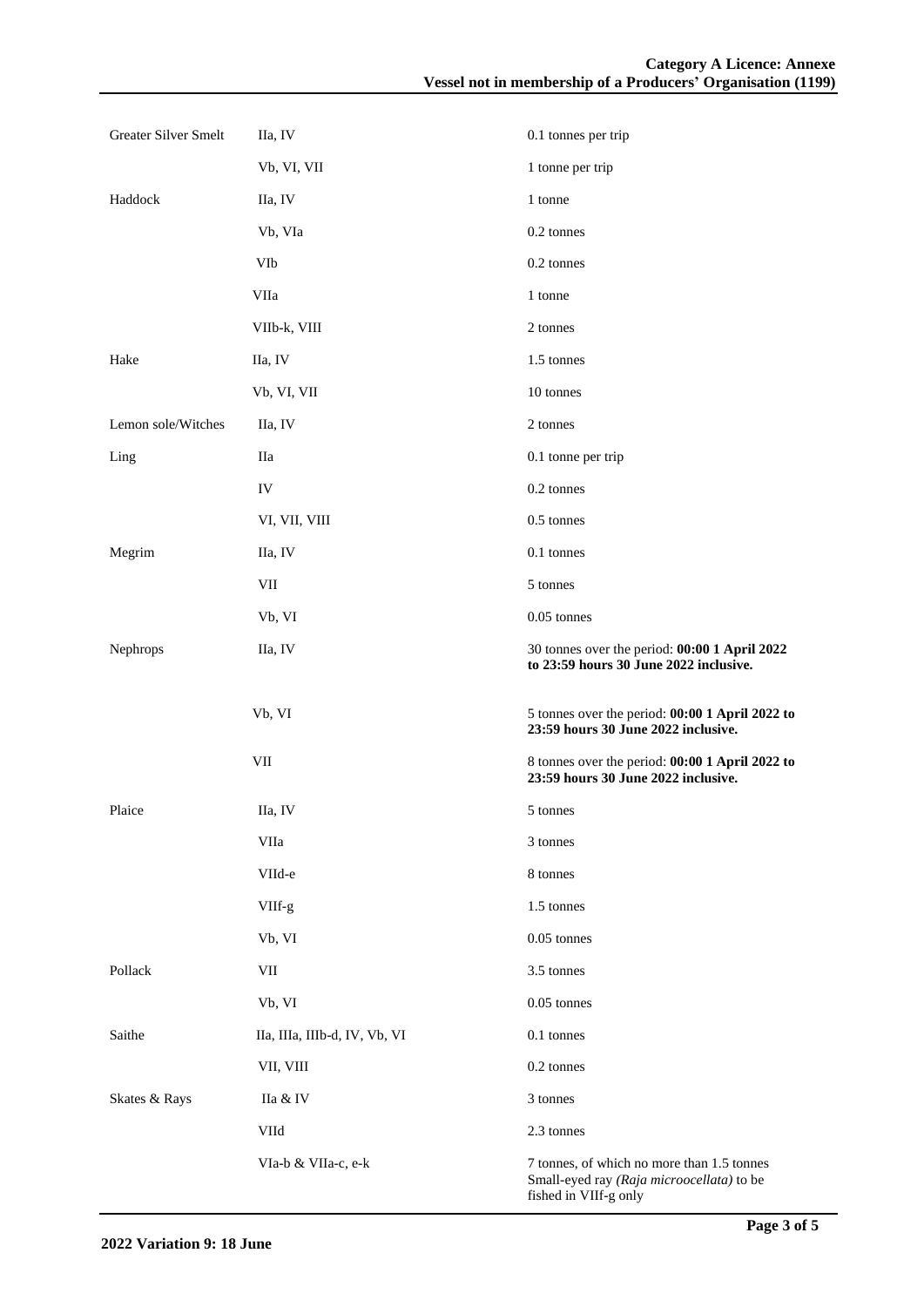| Sole                | II, IV                                                                                                                      | 6 tonnes                                                                                                                                  |
|---------------------|-----------------------------------------------------------------------------------------------------------------------------|-------------------------------------------------------------------------------------------------------------------------------------------|
|                     | Vb, VI                                                                                                                      | 0.05 tonnes                                                                                                                               |
|                     | VIIa                                                                                                                        | 0.5 tonnes                                                                                                                                |
|                     | VIId                                                                                                                        | 2 tonnes                                                                                                                                  |
|                     | <b>VIIe</b>                                                                                                                 | 1.5 tonnes                                                                                                                                |
|                     | VIIf-g                                                                                                                      | 0.3 tonnes                                                                                                                                |
| Turbot/Brill        | IIa, IV                                                                                                                     | 0.5 tonnes                                                                                                                                |
| Tusk                | Нa                                                                                                                          | 0.1 tonnes per trip                                                                                                                       |
| Whiting             | IIa, IV                                                                                                                     | 1.5 tonnes                                                                                                                                |
|                     | VIIa                                                                                                                        | 0.1 tonnes                                                                                                                                |
|                     | VIIb-k                                                                                                                      | 2.5 tonnes                                                                                                                                |
| Herring             | IVab                                                                                                                        | 25 tonnes                                                                                                                                 |
|                     | IVc, VIId                                                                                                                   | 75 tonnes                                                                                                                                 |
|                     | VIIa                                                                                                                        | 0.1 tonnes                                                                                                                                |
|                     | VIIe-f                                                                                                                      | 0.1 tonnes                                                                                                                                |
|                     | VIIg-k                                                                                                                      | 0.1 tonnes                                                                                                                                |
| Horse Mackerel      | IIa, IVa, Vb, VI, VIIa-c, VIIe-k, VIIIa,b,d,e,                                                                              | 0.25 tonnes                                                                                                                               |
|                     | IVb, IVc and VIId                                                                                                           | 1 tonne                                                                                                                                   |
| Mackerel            | Vb, VI, VII, VIIIabde                                                                                                       | 10 tonnes Please note that this quota limit<br>excludes fish caught and landed by vessels using<br>handline gear in sea areas VIIe-h only |
|                     | VIId handline (additional limit for vessels<br>authorised in accordance with section 20 of<br>the schedule to this licence) | 2 tonnes                                                                                                                                  |
|                     | IIIa & IV: IIa, IIIbcd                                                                                                      | 4 tonnes                                                                                                                                  |
| Sprats              | IIa, IV                                                                                                                     | 100 tonnes per vessel per week                                                                                                            |
|                     | VIIde                                                                                                                       | $0.5$ tonnes                                                                                                                              |
| DEEP-SEA SPECIES    | <b>SEA AREA</b>                                                                                                             |                                                                                                                                           |
| Alfonsinos          | IV, Vb, VI, VII, VIII                                                                                                       |                                                                                                                                           |
| Black scabbardfish  | IIa, IV, Vb, VI, VII                                                                                                        |                                                                                                                                           |
| Forkbeards          | IIa, IV, Vb, VI, VII                                                                                                        |                                                                                                                                           |
| Red seabream        | VI, VII, VIII                                                                                                               |                                                                                                                                           |
| Roundnose grenadier | IIa, IV                                                                                                                     |                                                                                                                                           |